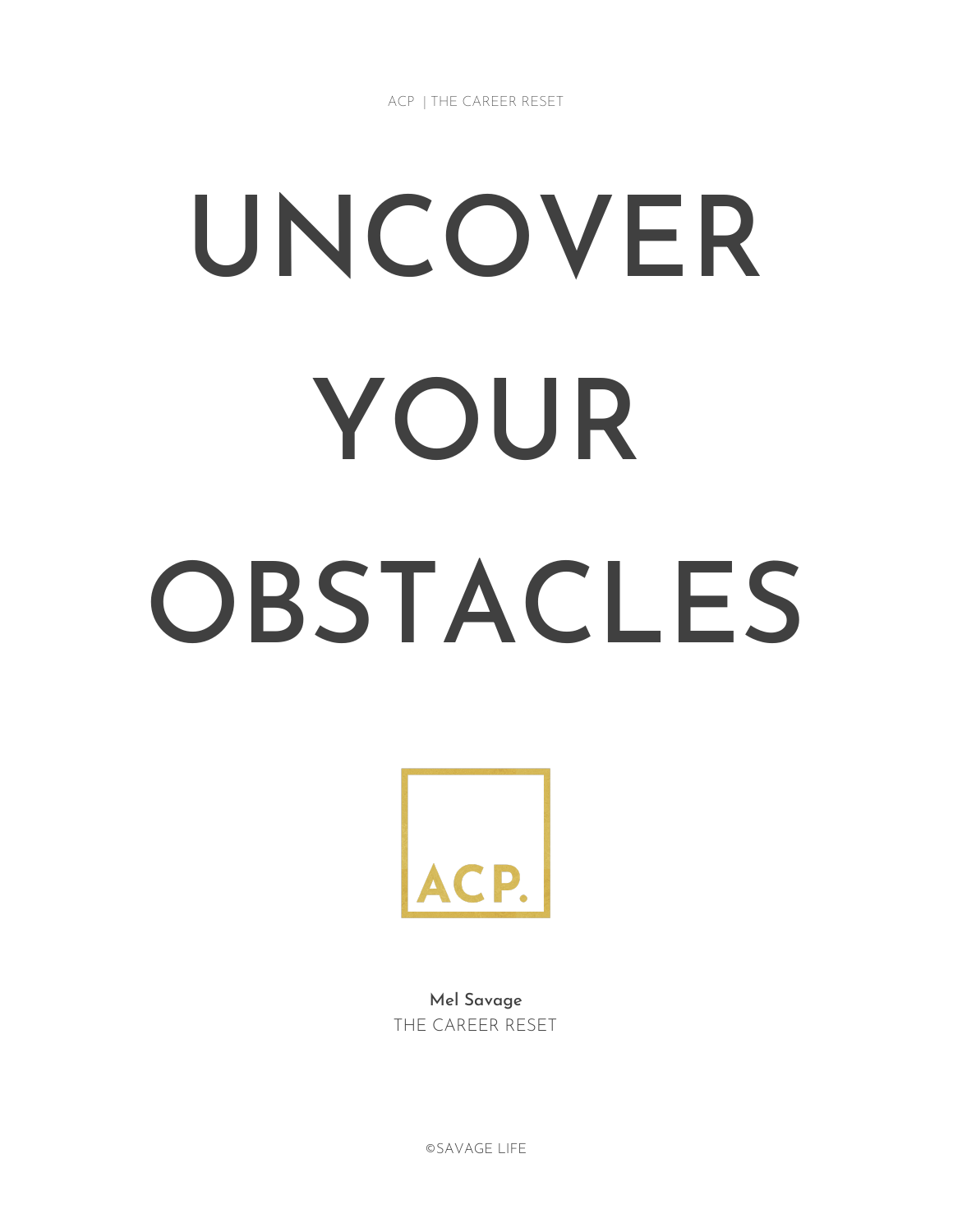# Find the things in your way of success



It's time to start building the roadmap to your goal. In order to identify the strategies you want to use, we start with identifying the obstacles.

In this exercise, you will be listing all the obstacles to your goal. Do your best to think of all the obstacles you can, but don't worry if you don't think of everything. I'll tell you right now that you won't. That's impossible.

New obstacles will come up along the way.

And you will handle them and come up with new strategies.

My recommendation is you bring this work to coaching sessions or ask for help in Ask A Coach so we can further brainstorm obstacles and subsequently, the strategies. You can also ask anyone else you trust to add value to your list.

But remember, the decisions are ultimately yours. Trust yourself. You know what you're doing.

# MAKE A LIST OF YOUR OBSTACLES

List all the obstacles you can think of in each of these categories. Don't worry if your obstacles don't align with a specific category. The categories are there to help you brainstorm different possibilities. Avoid wasting your time worrying about what fits into which category. If an obstacle comes to mind and you don't know where to put it, simply put it anywhere.

### Experience

Includes skills, achievements and people relationships

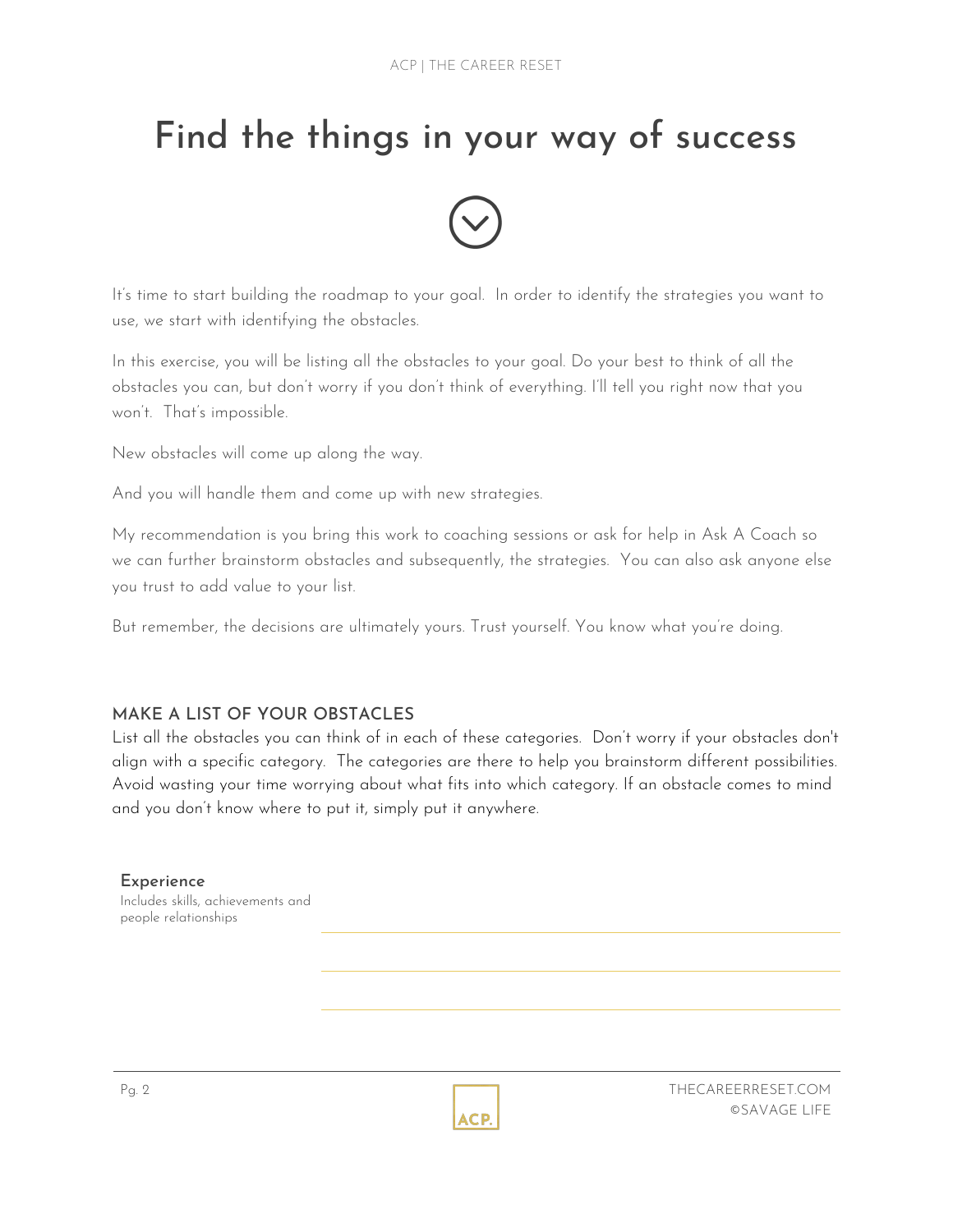### ACP | THE CAREER RESET

### Mindset

Includes thoughts you have about yourself, your situation and others

### Financial

Includes your financial results or means, as well as your thoughts and feelings about money/assets



Pg. 3 THECAREERRESET.COM ©SAVAGE LIFE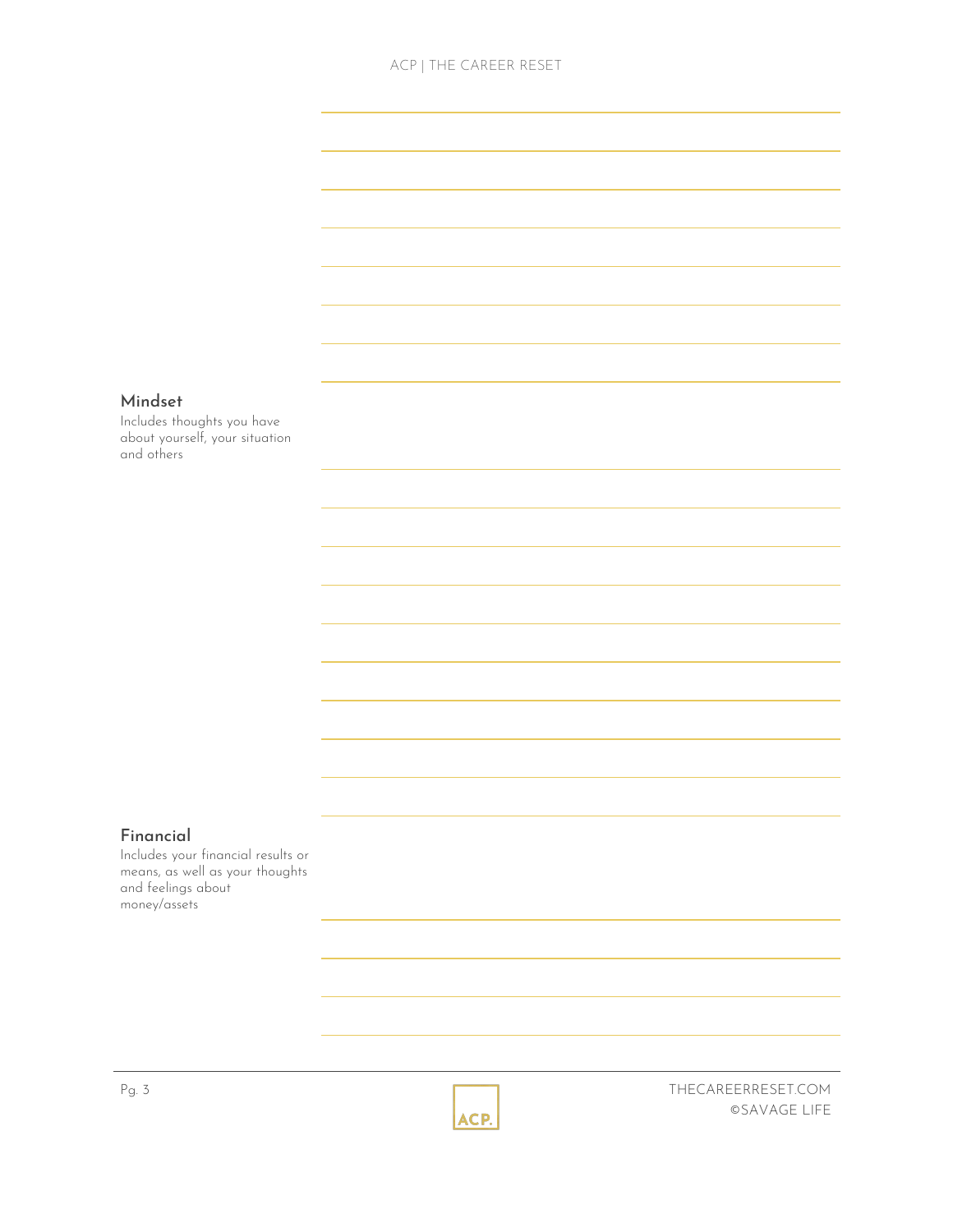### ACP | THE CAREER RESET

### Support

Includes the people and tools you use to support your career and life

### Authority

Includes your influence on people/industry and what people believe about you.